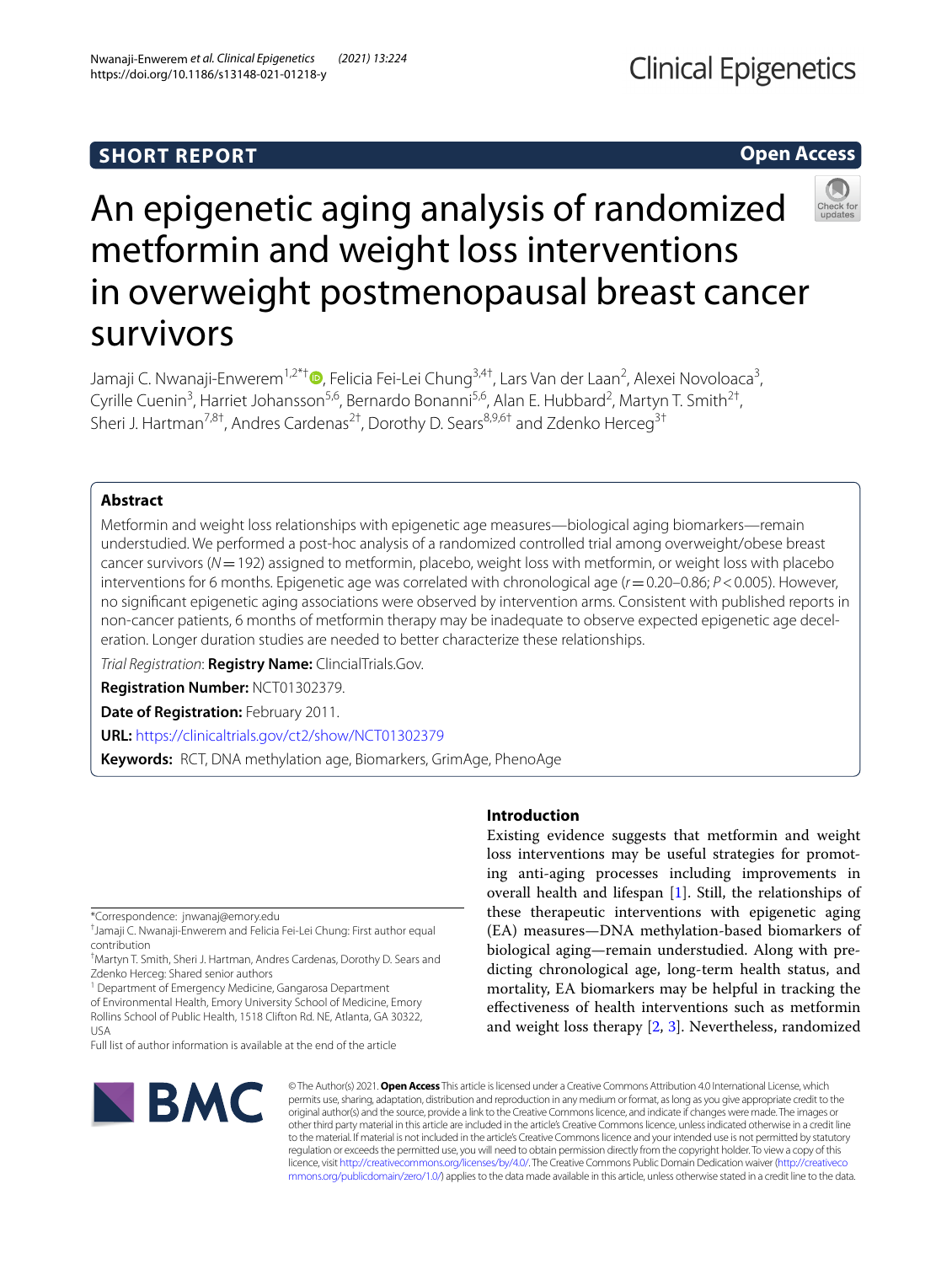trials including EA outcomes in this therapeutic context—and others—remain sparse.

We performed a post-hoc analysis of a randomized controlled trial with a  $2 \times 2$  factorial design (NCT01302379) among overweight/obese postmenopausal breast cancer survivors to examine relationships of metformin and weight loss therapy with nine EA measures  $[4]$  $[4]$ . These markers were selected based on their strong associations with health/lifespan and/or their novelty. They also reflect different domains of human biological aging including estimates of mortality, mitosis, and telomere length [[5–](#page-5-4)[7\]](#page-5-5). Hannum, Horvath, and Skin-BloodClock epigenetic age are primarily viewed as DNA methylation predictors of chronological age; nonetheless, studies have linked these biomarkers to health status. PhenoAge is a leading biomarker of healthspan, while GrimAge is a biomarker of lifespan. DNAm TL is a DNA methylation-based estimator of telomere length, while mitotic age (MiAge) and epigenetic time to cancer 1/2 (EpiTOC/EpiTOC2) are DNA methylation-based biomarkers of mitotic cell divisions. We hypothesized that metformin and weight loss, in combination or independently, would decelerate epigenetic aging thus refecting decreased aging-associated disease risk. By performing a comprehensive analysis of EA measures that provide diferent information on biological aging, we hoped to achieve a more nuanced understanding of metformin and weight loss EA relationships.

#### **Methods**

Study participants (*N*=333) were randomly assigned to daily metformin, placebo, a weight loss intervention with metformin, or weight loss with placebo for 6 months. Fasting blood samples were collected at baseline and the fnal 6-month visit. Additional information about the study population, design, and approvals have been previously published [[1,](#page-5-0) [4](#page-5-3)].

DNA was isolated from bufy coat samples using the Gentra Puregene Blood Kit (Qiagen), and quantifed using the Quant-iT™ PicoGreen™ dsDNA Assay Kit (Invitrogen) as per the manufacturers' protocols. DNA from samples that passed all preliminary quality control steps were processed for bisulfte conversion using 500 ng of each sample with the EZ DNA Methylation Kit (Zymo Research) in accordance with the manufacturer's instructions.

Given resource constraints, we were only able to perform methylation analyses on 192 of the trial participants. DNA methylation analyses were performed on randomly sampled blood from 192 participants using the Illumina Infnium MethylationEPIC BeadChip. Constrained randomization was conducted to assign one matched pair from each of the four treatment arms to each BeadChip, for a total of 8 samples per chip. The relative positions of the samples were randomized within each BeadChip while keeping matched pairs adjacent to each other. Raw data fles were pre-processed, and normalized by functional normalization as implemented in the "minf" Bioconductor package. Cross-reactive probes [[8\]](#page-5-6), probes for which the detection *p*-value exceeded the threshold of 0.01, and probes for which data was missing in>5% of the samples were excluded, leaving a fnal data set of 818,493 probes for the samples. Quality control assessments were conducted using the "minf" Bioconductor package. Raw signal intensities in both green and red channels were consistent across all samples (Additional fle [1:](#page-5-7) Figure S1A and B), and all samples clustered with high signal intensity on both green and red channels (Additional fle [1:](#page-5-7) Figure S1C). Multidimensional scaling (MDS) was applied to evaluate the effect of sample plate, sentrix position, and sentrix ID (Additional fle [1:](#page-5-7) Figure S1D–F) on sample variation, where no clear batch efects were observed. Processed and normalized beta values were then used to calculate measures of EA. EpiTOC/ EpiTOC2 and MiAge were calculated using R code from <https://doi.org/10.5281/zenodo.2632938> and [http://www.](http://www.columbia.edu/~sw2206/softwares.htm) [columbia.edu/~sw2206/softwares.htm](http://www.columbia.edu/~sw2206/softwares.htm), respectively. The remaining EA measures were calculated using a publicly available calculator [\(http://dnamage.genetics.ucla.edu](http://dnamage.genetics.ucla.edu)).

We frst used unadjusted linear mixed efects regression models to examine baseline to end of study diferences in each of the nine age-adjusted EA acceleration biomarkers when comparing the intervention arms (weight loss, metformin only, and weight loss plus metformin) to placebo. Models included a random intercept for participants to account for repeated measures. We repeated this analysis using models adjusted for days from randomization to end of study and DNA methylation estimates of leukocyte composition. Finally, we performed unadjusted and adjusted sensitivity analyses comparing high adherence weight loss ( $\geq$  5% weight loss), high adherence metformin  $(≥ 80%$  pill adherence), and high adherence weight loss plus high adherence metformin to placebo. All statistical analyses were performed using R Version 3.6.3 (R Core Team, Vienna, Austria).

#### **Results**

Participant characteristics have been described in previously published work [[4](#page-5-3)]. On average, participants were approximately 63 years of age. In the present analysis, all EA measurements had statistically signifcant Pearson correlations with chronological age, but the strength of the correlations varied (Fig.  $1$ ). The epigenetic mitotic clocks shared the weakest positive correlations with chronological age. Specifcally, the MiAge correlation was the weakest  $(r=0.20, P=0.005)$ . The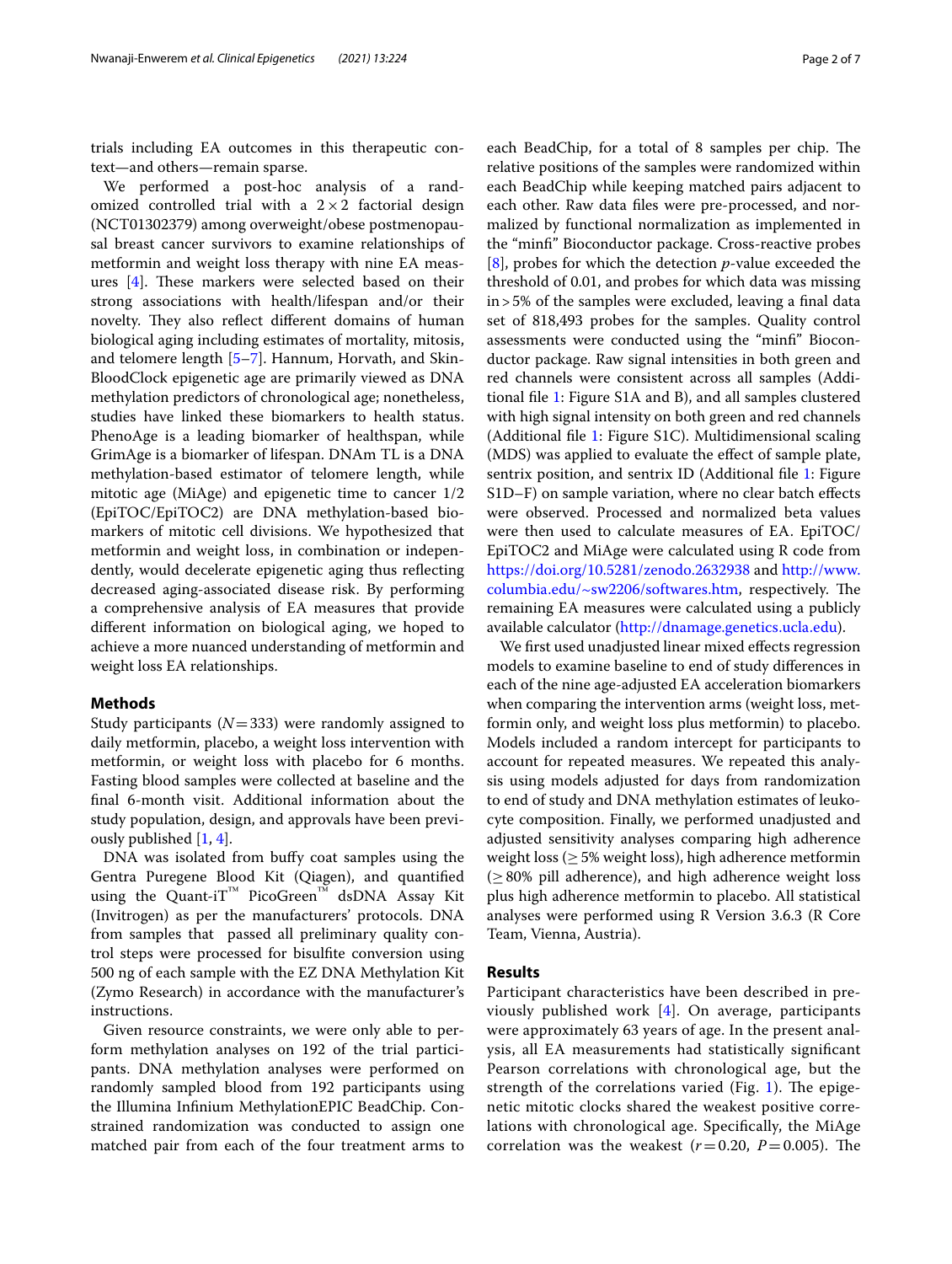

<span id="page-2-0"></span>DNAm SkinBloodClock (*r*=0.86, *P* < 0.001) followed by DNAm GrimAge (*r*=0.83, *P* < 0.001) demonstrated the strongest positive chronological age correlations. DNAmTL, as anticipated, was the only measure that was negatively correlated with chronological age (*r*=−0.58, *P* < 0.001).

In unadjusted intent-to-treat models, when compared to placebo, no treatment arm demonstrated any statistically signifcant diferences or notable trends for any EA marker (Table [1\)](#page-3-0). The results remained null even when intent-to-treat models included adjustments for leukocyte composition and number of days from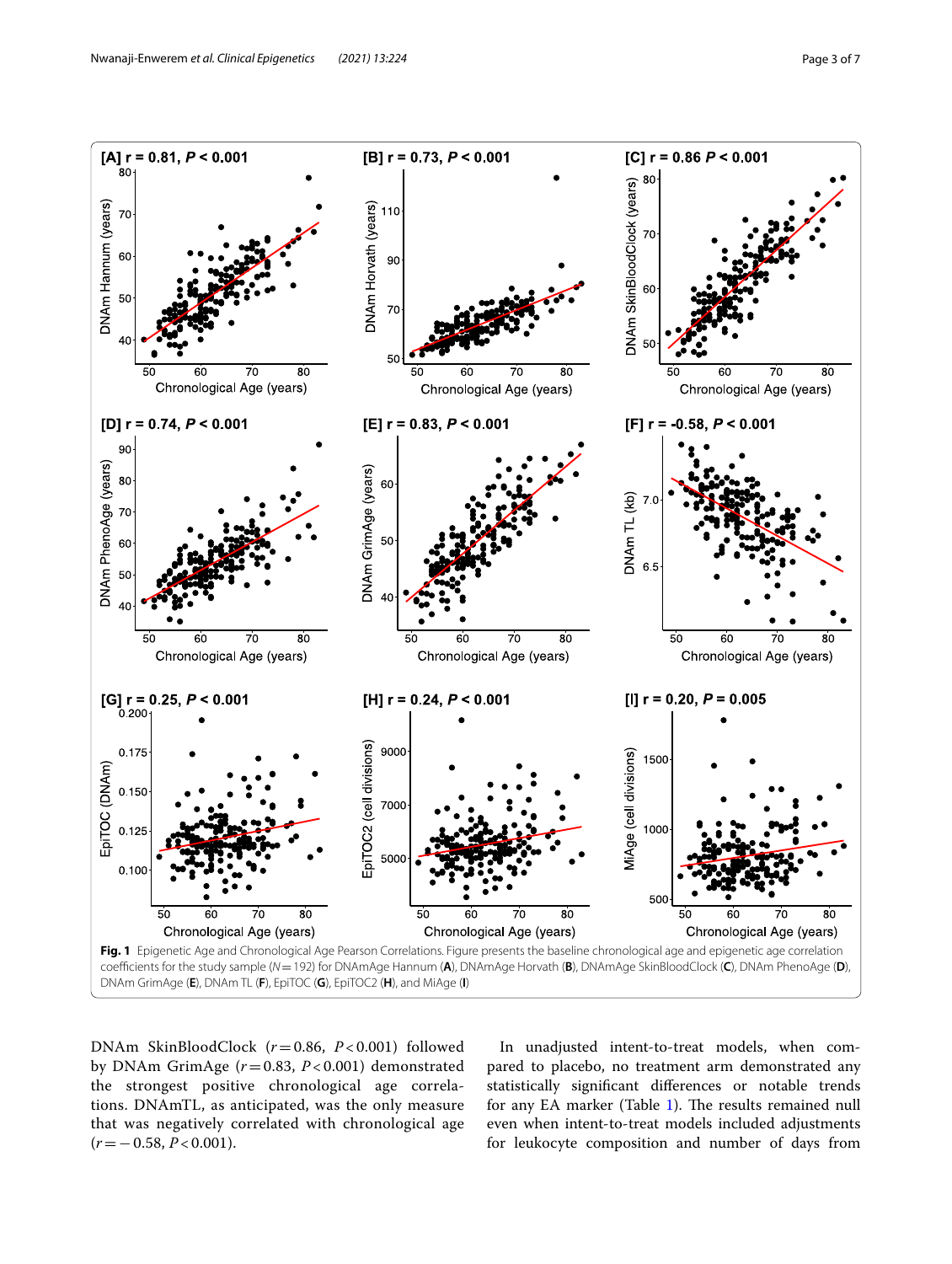<span id="page-3-0"></span>**Table 1** Estimated difference in epigenetic age biomarkers after 6 months of metformin and weight loss program interventions compared to placebo (*N*=192)

| Aging biomarker models            | Weight loss only $(N=48)$                              |      | Metformin only ( $N = 48$ )                            |      | Weight loss plus metformin<br>$(N = 48)$               |      |
|-----------------------------------|--------------------------------------------------------|------|--------------------------------------------------------|------|--------------------------------------------------------|------|
|                                   | difference in DNA<br>methylation biomarker<br>(95% CI) | P    | Difference in DNA<br>methylation biomarker<br>(95% CI) | P    | difference in DNA<br>methylation biomarker<br>(95% CI) | P    |
| EAA Hannum units: years           |                                                        |      |                                                        |      |                                                        |      |
| Unadjusted Intent to Treat        | $1.13 (-0.46, 2.73)$                                   | 0.16 | $0.25$ (-1.35, 1.84)                                   | 0.76 | $1.05 (-0.55, 2.64)$                                   | 0.20 |
| Adjusted Intent to Treat          | $0.98 (-0.48, 2.44)$                                   | 0.19 | $0.47 (-0.98, 1.91)$                                   | 0.53 | $0.45$ (-1.04, 1.95)                                   | 0.55 |
| Unadjusted High Adherence*        | $1.03 (-0.95, 3.02)$                                   | 0.30 | $0.43$ (-1.29, 2.16)                                   | 0.62 | $1.35 (-0.58, 3.28)$                                   | 0.17 |
| Adjusted High Adherence*          | $-0.04$ ( $-1.89$ , 1.81)                              | 0.97 | $0.60 (-0.98, 2.19)$                                   | 0.45 | $0.61$ (-1.20, 2.43)                                   | 0.51 |
| EAA Horvath units: years          |                                                        |      |                                                        |      |                                                        |      |
| Unadjusted Intent to Treat        | $0.96 (-0.76, 2.68)$                                   | 0.27 | $-0.20$ ( $-1.93$ , 1.52)                              | 0.81 | $-0.25$ ( $-1.97$ , 1.48)                              | 0.78 |
| Adjusted Intent to Treat          | $0.74 (-1.06, 2.53)$                                   | 0.42 | $-0.34 (-2.11, 1.43)$                                  | 0.70 | $-0.59$ ( $-2.43$ , 1.25)                              | 0.53 |
| Unadjusted High Adherence*        | $-0.26$ ( $-2.48$ , 1.97)                              | 0.82 | $-0.21 (-2.15, 1.72)$                                  | 0.83 | $0.38 (-1.78, 2.55)$                                   | 0.73 |
| Adjusted High Adherence*          | $-0.11 (-2.49, 2.26)$                                  | 0.93 | $-0.26$ ( $-2.28$ , 1.77)                              | 0.80 | $0.04 (-2.29, 2.37)$                                   | 0.97 |
| EAA SkinBloodClock units: years   |                                                        |      |                                                        |      |                                                        |      |
| Unadjusted Intent to Treat        | $0.81 (-0.54, 2.15)$                                   | 0.24 | $-0.68$ ( $-2.03$ , 0.66)                              | 0.32 | $0.26$ (-1.08, 1.61)                                   | 0.70 |
| Adjusted Intent to Treat          | $0.86 (-0.48, 2.19)$                                   | 0.21 | $-0.69$ ( $-2.01$ , 0.63)                              | 0.30 | $0.40 (-0.96, 1.77)$                                   | 0.56 |
| Unadjusted High Adherence*        | $1.01 (-0.67, 2.68)$                                   | 0.24 | $-0.99$ ( $-2.45$ , 0.46)                              | 0.18 | $0.52$ (-1.10, 2.15)                                   | 0.53 |
| Adjusted High Adherence*          | $0.77 (-0.90, 2.43)$                                   | 0.37 | $-1.09$ ( $-2.52$ , 0.34)                              | 0.13 | $0.52$ (-1.12, 2.16)                                   | 0.53 |
| Intrinsic EAA (IEAA) units: years |                                                        |      |                                                        |      |                                                        |      |
| Unadjusted Intent to Treat        | $0.74 (-0.96, 2.44)$                                   | 0.39 | $-0.22$ ( $-1.91$ , 1.48)                              | 0.80 | $-0.36$ ( $-2.06$ , 1.34)                              | 0.68 |
| Adjusted Intent to Treat          | $0.74 (-1.05, 2.53)$                                   | 0.42 | $-0.40$ ( $-2.17$ , 1.37)                              | 0.66 | $-0.63$ ( $-2.47$ , 1.20)                              | 0.50 |
| Unadjusted High Adherence*        | $-0.38$ ( $-2.58$ , 1.82)                              | 0.73 | $-0.16$ ( $-2.08$ , 1.75)                              | 0.87 | $0.12 (-2.02, 2.26)$                                   | 0.91 |
| Adjusted High Adherence*          | $-0.06$ ( $-2.45$ , 2.32)                              | 0.96 | $-0.33 (-2.36, 1.70)$                                  | 0.75 | $0.02$ (-2.32, 2.35)                                   | 0.99 |
| Extrinsic EAA (EEAA) units: years |                                                        |      |                                                        |      |                                                        |      |
| Unadjusted Intent to Treat        | $1.39(-0.66, 3.44)$                                    | 0.18 | $0.13 (-1.92, 2.19)$                                   | 0.90 | $1.56 (-0.49, 3.62)$                                   | 0.13 |
| Adjusted Intent to Treat          | $1.05 (-0.55, 2.66)$                                   | 0.20 | $0.60 (-0.99, 2.18)$                                   | 0.46 | $0.56$ ( $-1.08$ , 2.20)                               | 0.50 |
| Unadjusted High Adherence*        | $1.57 (-0.94, 4.08)$                                   | 0.22 | $0.42$ (-1.77, 2.60)                                   | 0.71 | $1.79 (-0.66, 4.23)$                                   | 0.15 |
| Adjusted High Adherence*          | $-0.12$ ( $-2.15$ , 1.90)                              | 0.90 | $0.78 (-0.95, 2.51)$                                   | 0.38 | $0.70 (-1.29, 2.68)$                                   | 0.49 |
| EAA PhenoAge units: years         |                                                        |      |                                                        |      |                                                        |      |
| Unadjusted Intent to Treat        | $1.92 (-0.30, 4.14)$                                   | 0.09 | $0.79(-1.43, 3.01)$                                    | 0.48 | $0.40 (-1.82, 2.63)$                                   | 0.72 |
| Adjusted Intent to Treat          | 2.02 (0.02, 4.03)                                      | 0.05 | $0.82$ (-1.16, 2.80)                                   | 0.41 | $-0.12$ ( $-2.17$ , 1.93)                              | 0.91 |
| Unadjusted High Adherence*        | 3.32 (0.56, 6.08)                                      | 0.02 | $1.03 (-1.37, 3.43)$                                   | 0.40 | $0.58 (-2.11, 3.27)$                                   | 0.67 |
| Adjusted High Adherence*          | 2.75 (0.18, 5.32)                                      | 0.04 | $0.98 (-1.22, 3.17)$                                   | 0.38 | $0.48 (-2.04, 3.00)$                                   | 0.70 |
| EAA GrimAge units: years          |                                                        |      |                                                        |      |                                                        |      |
| Unadjusted Intent to Treat        | $0.76 (-0.61, 2.12)$                                   | 0.28 | $-0.89$ ( $-2.26$ , 0.48)                              | 0.20 | $0.26$ (-1.10, 1.63)                                   | 0.70 |
| Adjusted Intent to Treat          | $0.76 (-0.58, 2.10)$                                   | 0.27 | $-0.91 (-2.24, 0.41)$                                  | 0.18 | $-0.39$ ( $-1.76$ , 0.98)                              | 0.58 |
| Unadjusted High Adherence*        | $1.61 (-0.10, 3.33)$                                   | 0.07 | $-0.65$ ( $-2.14$ , 0.85)                              | 0.39 | $0.45$ (-1.22, 2.12)                                   | 0.59 |
| Adjusted High Adherence*          | $1.38 (-0.33, 3.10)$                                   | 0.11 | $-0.74 (-2.21, 0.73)$                                  | 0.32 | $-0.05$ ( $-1.73$ , 1.63)                              | 0.95 |
| DNAm TL Age Adjusted units: kb    |                                                        |      |                                                        |      |                                                        |      |
| Unadjusted Intent to Treat        | $-0.07$ ( $-0.14$ , 0.01)                              | 0.09 | $-0.03$ ( $-0.10$ , 0.05)                              | 0.52 | $-0.02$ ( $-0.09$ , 0.06)                              | 0.67 |
| Adjusted Intent to Treat          | $-0.04 (-0.11, 0.02)$                                  | 0.20 | $-0.03$ ( $-0.10, 0.04$ )                              | 0.41 | $0.01 (-0.06, 0.08)$                                   | 0.68 |
| Unadjusted High Adherence*        | $-0.10$ ( $-0.20$ , $-9.5e-4$ )                        | 0.05 | $-2.2e-4 (-0.09, 0.08)$                                | 0.99 | $-0.03(-0.13, 0.07)$                                   | 0.53 |
| Adjusted High Adherence*          | $-0.06$ ( $-0.14$ , 0.03)                              | 0.21 | $-0.01 (-0.08, 0.07)$                                  | 0.80 | $0.01 (-0.08, 0.09)$                                   | 0.86 |
| EpiTOC IR units: DNAm             |                                                        |      |                                                        |      |                                                        |      |
| Unadjusted Intent to Treat        | $5.7e-5$ ( $-5.9e-5$ , 1.7e $-4$ )                     | 0.34 | $5.7e-5$ ( $-5.9e-5$ , 1.7e $-4$ )                     | 0.34 | $1.1e-4$ (-5.0e-6, 2.3e-4)                             | 0.06 |
| Adjusted Intent to Treat          | $1.8e-5$ ( $-8.1e-5$ , $1.2e-4$ )                      | 0.72 | $4.1e-5$ ( $-5.6e-5$ , 1.4e $-4$ )                     | 0.40 | $5.5e-5$ ( $-4.5e-5$ , 1.6e $-4$ )                     | 0.28 |
| Unadjusted High Adherence*        | $3.0e-5$ (-1.2e-4, 1.8e-4)                             | 0.69 | $8.9e-5$ (-3.8e-5, 2.2e-4)                             | 0.17 | $9.0e-5$ ( $-5.2e-5$ , 2.3e-4)                         | 0.21 |
| Adjusted High Adherence*          | $6.6e-6$ ( $-1.17e-4$ , 1.3e $-4$ )                    | 0.92 | $8.5e-5$ (-2.1e-5, 1.9e-4)                             | 0.12 | $5.1e-7$ (-1.2e-4, 1.2e-4)                             | 0.99 |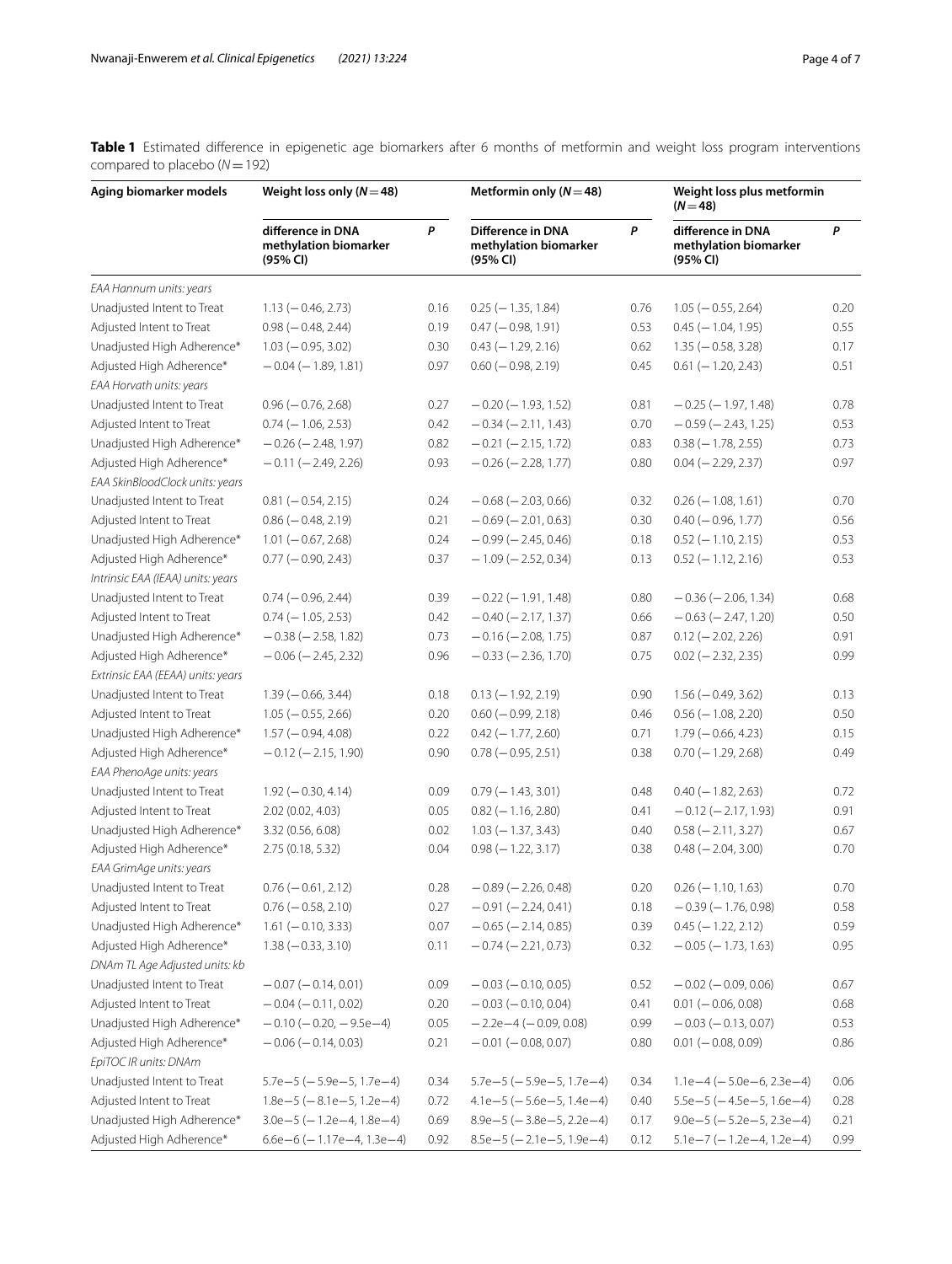| Aging biomarker models           | Weight loss only $(N=48)$                              |      | Metformin only $(N=48)$                                |      | Weight loss plus metformin<br>$(N = 48)$               |      |
|----------------------------------|--------------------------------------------------------|------|--------------------------------------------------------|------|--------------------------------------------------------|------|
|                                  | difference in DNA<br>methylation biomarker<br>(95% CI) | P    | Difference in DNA<br>methylation biomarker<br>(95% CI) | P    | difference in DNA<br>methylation biomarker<br>(95% CI) | P    |
| EpiTOC2 IR units: cell divisions |                                                        |      |                                                        |      |                                                        |      |
| Unadjusted Intent to Treat       | $3.78 (-2.29, 9.85)$                                   | 0.22 | $2.66$ ( $-3.41$ , 8.73)                               | 0.39 | $5.91 (-0.16, 11.98)$                                  | 0.06 |
| Adjusted Intent to Treat         | $1.43 (-3.57, 6.44)$                                   | 0.57 | $1.85 (-3.10, 6.81)$                                   | 0.46 | $2.73 (-2.37, 7.84)$                                   | 0.29 |
| Unadjusted High Adherence*       | $2.79$ ( $-4.84$ , 10.42)                              | 0.47 | $4.17 (-2.47, 10.80)$                                  | 0.22 | $4.82$ (-2.60, 12.24)                                  | 0.20 |
| Adjusted High Adherence*         | $0.90$ ( $-5.46$ , 7.26)                               | 0.78 | $4.07 (-1.39, 9.53)$                                   | 0.14 | $-0.18$ ( $-6.41$ , 6.05)                              | 0.95 |
| MiAge IR units: cell divisions   |                                                        |      |                                                        |      |                                                        |      |
| Unadjusted Intent to Treat       | $0.28 (-0.92, 1.45)$                                   | 0.66 | $0.28 (-0.90, 1.47)$                                   | 0.64 | $0.69$ ( $-0.49$ , 1.88)                               | 0.25 |
| Adjusted Intent to Treat         | $-0.14$ ( $-1.05$ , 0.77)                              | 0.77 | $0.13 (-0.77, 1.03)$                                   | 0.78 | $0.37 (-0.56, 1.30)$                                   | 0.44 |
| Unadjusted High Adherence*       | $0.24 (-1.22, 1.70)$                                   | 0.75 | $0.46$ ( $-0.81$ , 1.73)                               | 0.47 | $0.67 (-0.75, 2.09)$                                   | 0.35 |
| Adjusted High Adherence*         | $-0.11 (-1.26, 1.04)$                                  | 0.85 | $0.49$ ( $-0.50$ , 1.48)                               | 0.33 | $-0.11 (-1.24, 1.02)$                                  | 0.85 |

#### **Table 1** (continued)

Adjusted models include adjustments for number of days from randomization to end of study and leukocyte abundance/proportions

\*Sample sizes for high adherence models are: placebo (*N*=48), weight loss only (*N*=23), metformin only (*N*=36), and weight loss plus metformin (*N*=25) EAA=epigenetic age acceleration (residuals of regressing epigenetic age on chronological age)

IR=intrinsic rate of cell divisions (calculated by dividing mitotic clock measurements by chronological age)

randomization to the end of the study. Unadjusted and adjusted sensitivity analyses that focused on examining diferences between high intervention adherence women and those in the placebo group also did not demonstrate any notable trends for any EA marker. Although weight loss—compared to placebo—was associated with EA in high adherence models, the association was in the opposite direction as expected and would not persist after multiple testing adjustment.

#### **Discussion**

Correlations of chronological age with EA demonstrate good to excellent performance of these markers in postmenopausal breast cancer survivors; however, we observe no compelling evidence that leukocyte EA is impacted by 6 months of metformin and/or a weight loss intervention. Still, the reasons for this lack of a statistically signifcant relationship may be multi-faceted and highly informative for future randomized trials including EA.

It is possible that 6 months is not an adequate amount of time to observe metformin and/or weight loss related leukocyte EA changes. Although the initial trial reported signifcant changes in blood levels of molecules like insulin and estradiol [[4\]](#page-5-3), it is possible that these molecules do not mediate EA changes or that it simply takes longer for these changes to be detectable. This latter assertion is supported by the one existing trial of similarly dosed metformin therapy in combination with growth hormone and dehydroepiandrosterone where signifcant EA deceleration is only observed after 6 months [\[9\]](#page-5-8). Additionally, some EA markers have demonstrated tissue specifcity for certain processes. For instance, previous observational studies of obesity were able to identify signifcant EA acceleration in hepatocytes but not leukocytes from the same subjects  $[10]$  $[10]$ . Lastly, the median error of these clocks are larger than one year—a challenge for testing short-term interventions—and our analysis may have been underpowered for this specifc EA analysis.

Contrary to our hypothesis, we observed that weight loss—compared to placebo—was associated with accelerated EA in high adherence models. Even if these fndings would not persist after multiple testing adjustment, it is worth speculating on the converse nature of this relationship. Although, weight loss is primarily thought to have a benefcial efect on aging and health by improving cardiometabolic and other physiological profles, there have been reports of the contrary [[11](#page-5-10), [12\]](#page-5-11). One important consideration is the coexistence of sarcopenia in older overweight/obese cancer patients [[13](#page-5-12)]. Having diminished lean mass compared to fat mass already places these individuals at risk for frailty/disability [\[14](#page-5-13)]. Interventions that focus on weight loss irrespective of the type could potentially lead to further decreases in muscle mass. The exacerbation of this muscle-fat imbalance could be a source of increased morbidity as evidenced by increased biological aging. Still, the phone-based program in this trial had a calorie goal component as well as a moderate-intensity physical activity goal of 300 min/week  $[1]$  $[1]$ . Thus, the etiology of this converse relationship in this trial merits further investigation.

In conclusion, randomized trials including EA remain critical for defning the clinical utility of these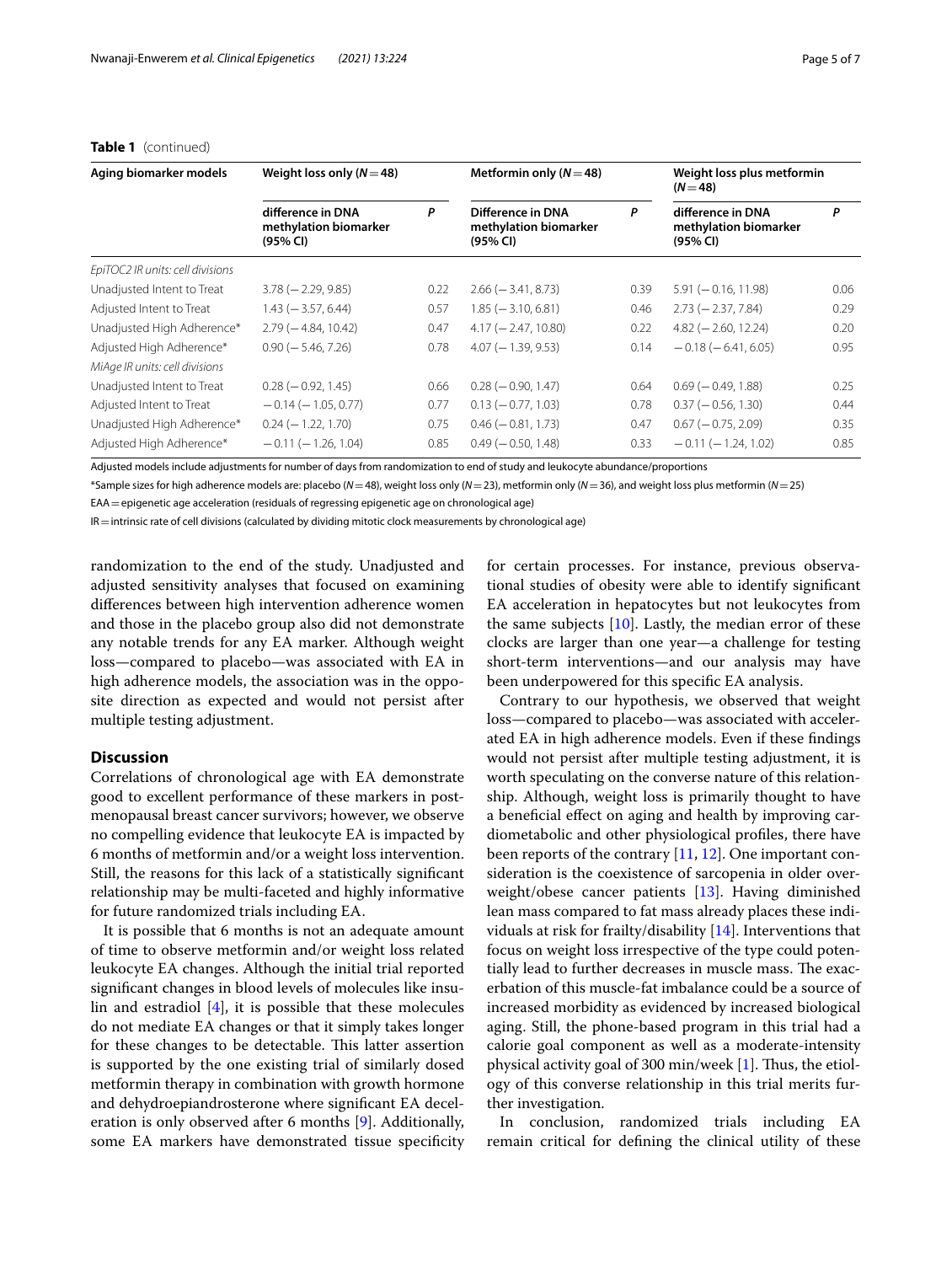biomarkers. Intervention duration, characterizing muscle versus fat specifc impacts of diet/weight loss interventions, and best matching tissues of EA measurement to biological processes of interest—when possible—remain important considerations in designing future EA randomized trials.

#### **Abbreviations**

DNAm TL: DNAm telomere length; EA: Epigenetic aging; EpiTOC: Epigenetic time to cancer; EpiTOC2: Epigenetic time to cancer 2; MiAge: Mitotic age.

#### **Supplementary Information**

The online version contains supplementary material available at [https://doi.](https://doi.org/10.1186/s13148-021-01218-y) [org/10.1186/s13148-021-01218-y.](https://doi.org/10.1186/s13148-021-01218-y)

<span id="page-5-7"></span>**Additional fle 1**. **Supplementary Figure 1**. Quality control and the association between technical parameters and DNA methylation values. Boxplots showing the spread of log2 intensities in (A) green and (B) red channels across the samples analyzed. (C) QC plot of log2 median intensities in the methylated (Meth) and unmethylated (Unmeth) channels. The cut-off for acceptable sample quality is denoted by the dashed diagonal line and demarcates the points where the average of red and green channel log2 median intensities is 10.5. Multidimensional scaling plots of the top 2000 most variable probes in the fltered dataset colored by (D) sample plate, (E) sentrix position and (F) sentrix ID.

#### **Acknowledgements**

The content is solely the responsibility of the authors and does not necessarily represent the official views of the National Institutes of Health. Where authors are identifed as personnel of the International Agency for Research on Cancer/World Health Organization, the authors alone are responsible for the views expressed in this article and they do not necessarily represent the decisions, policy or views of the International Agency for Research on Cancer/ World Health Organization.

#### **Authors' contributions**

JCN led the data analyses and wrote the manuscript. FFC, MTS, SJH, AC, DDS, and ZH designed the study and secured the funding. LVL and AEH contributed to the data analysis. AN, CC, HJ, and BB contributed to obtaining clinical information. All authors contributed to the writing of the manuscript. All authors read and approved the fnal manuscript.

#### **Funding**

JCN and AC were supported by the National Institutes of Health grants R03AG067064 and R01ES031259. Reach for Health was supported by the National Institutes of Health (U54 CA155435). DNA methylation profling was supported by grants from Institut National du Cancer (INCa, France), the European Commission (EC) Seventh Framework Programme (FP7) Translational Cancer Research (TRANSCAN, MetBreCS grant) Framework, and the Fondation ARC pour la Recherche sur le Cancer (France).

#### **Availability of data and materials**

The datasets used and/or analyzed during the current study are not publicly available but inquiries can be made to the senior authors.

#### **Declarations**

#### **Ethics approval and consent to participate**

The University of California San Diego institutional review board approved study procedures and all participants provided written informed consent.

#### **Consent for publication**

Not applicable.

#### **Competing interests**

The authors declare that they have no competing interests.

#### **Author details**

<sup>1</sup> Department of Emergency Medicine, Gangarosa Department of Environmental Health, Emory University School of Medicine, Emory Rollins School of Public Health, 1518 Clifton Rd. NE, Atlanta, GA 30322, USA. <sup>2</sup> Division of Environmental Health Sciences, School of Public Health and Center for Computational Biology, University of California, Berkeley, Berkeley, CA, USA. <sup>3</sup> Epigenomics and Mechanisms Branch, International Agency for Research on Cancer, Lyon, France. <sup>4</sup>Department of Medical Sciences, School of Medical and Life Sciences, Sunway University, Petaling Jaya, Malaysia. <sup>5</sup> Division of Cancer Prevention and Genetics, IEO European Institute of Oncology IRCCS, Via Ripamonti, 435 - 20141 Milan, Italy. <sup>6</sup>College of Health Solutions, Arizona State University, Phoenix, AZ, USA. <sup>7</sup> Herbert Wertheim School of Public Health, University of California, San Diego, CA, USA. <sup>8</sup> Moores Cancer Center, University of California, San Diego, CA, USA. <sup>9</sup> Department Medicine, University of California, San Diego, CA, USA.

# Received: 30 June 2021 Accepted: 13 December 2021

#### **References**

- <span id="page-5-0"></span>1. Patterson RE, Marinac CR, Natarajan L, Hartman SJ, Cadmus-Bertram L, Flatt SW, et al. Recruitment strategies, design, and participant characteristics in a trial of weight-loss and metformin in breast cancer survivors. Contemp Clin Trials. 2016;47:64–71.
- <span id="page-5-1"></span>2. Hägg S, Jylhävä J. Should we invest in biological age predictors to treat colorectal cancer in older adults? Eur J Surg Oncol. 2020;46(3):316–20.
- <span id="page-5-2"></span>3. Ambatipudi S, Horvath S, Perrier F, Cuenin C, Hernandez-Vargas H, Le Calvez-Kelm F, et al. DNA methylome analysis identifes accelerated epigenetic ageing associated with postmenopausal breast cancer susceptibility. Eur J Cancer. 2017;75:299–307.
- <span id="page-5-3"></span>4. Patterson RE, Marinac CR, Sears DD, Kerr J, Hartman SJ, Cadmus-Bertram L, et al. The efects of metformin and weight loss on biomarkers associated with breast cancer outcomes. J Natl Cancer Inst. 2018;110(11):1239–47.
- <span id="page-5-4"></span>5. Lu AT, Quach A, Wilson JG, Reiner AP, Aviv A, Raj K, et al. DNA methylation GrimAge strongly predicts lifespan and healthspan. Aging (Albany NY). 2019;11(2):303–27.
- 6. Teschendorff AE. A comparison of epigenetic mitotic-like clocks for cancer risk prediction. Genome Med. 2020;12(1):56.
- <span id="page-5-5"></span>7. Lu AT, Seeboth A, Tsai P-C, Sun D, Quach A, Reiner AP, et al. DNA methylation-based estimator of telomere length. Aging (Albany NY). 2019;11(16):5895–923.
- <span id="page-5-6"></span>8. Pidsley R, Zotenko E, Peters TJ, Lawrence MG, Risbridger GP, Molloy P, et al. Critical evaluation of the Illumina MethylationEPIC BeadChip microarray for whole-genome DNA methylation profling. Genome Biol. 2016;17(1):208.
- <span id="page-5-8"></span>9. Fahy GM, Brooke RT, Watson JP, Good Z, Vasanawala SS, Maecker H, et al. Reversal of epigenetic aging and immunosenescent trends in humans. Aging Cell. 2019;18(6):e13028.
- <span id="page-5-9"></span>10. Horvath S, Erhart W, Brosch M, Ammerpohl O, von Schönfels W, Ahrens M, et al. Obesity accelerates epigenetic aging of human liver. Proc Natl Acad Sci USA. 2014;111(43):15538–43.
- <span id="page-5-10"></span>11. Chapman IM. Obesity paradox during aging. Interdiscip Top Gerontol. 2010;37:20–36.
- <span id="page-5-11"></span>12. Miller SL, Wolfe RR. The danger of weight loss in the elderly. J Nutr Health Aging. 2008;12(7):487–91.
- <span id="page-5-12"></span>13. Baracos VE, Arribas L. Sarcopenic obesity: hidden muscle wasting and its impact for survival and complications of cancer therapy. Ann Oncol. 2018;29:ii1-9.
- <span id="page-5-13"></span>14. Bhurchandi S, Kumar S, Agrawal S, Acharya S, Jain S, Talwar D, et al. Correlation of sarcopenia with modifed frailty index as a predictor of outcome in critically Ill elderly patients: a cross-sectional study. Cureus. 2021;13(10):e19065.